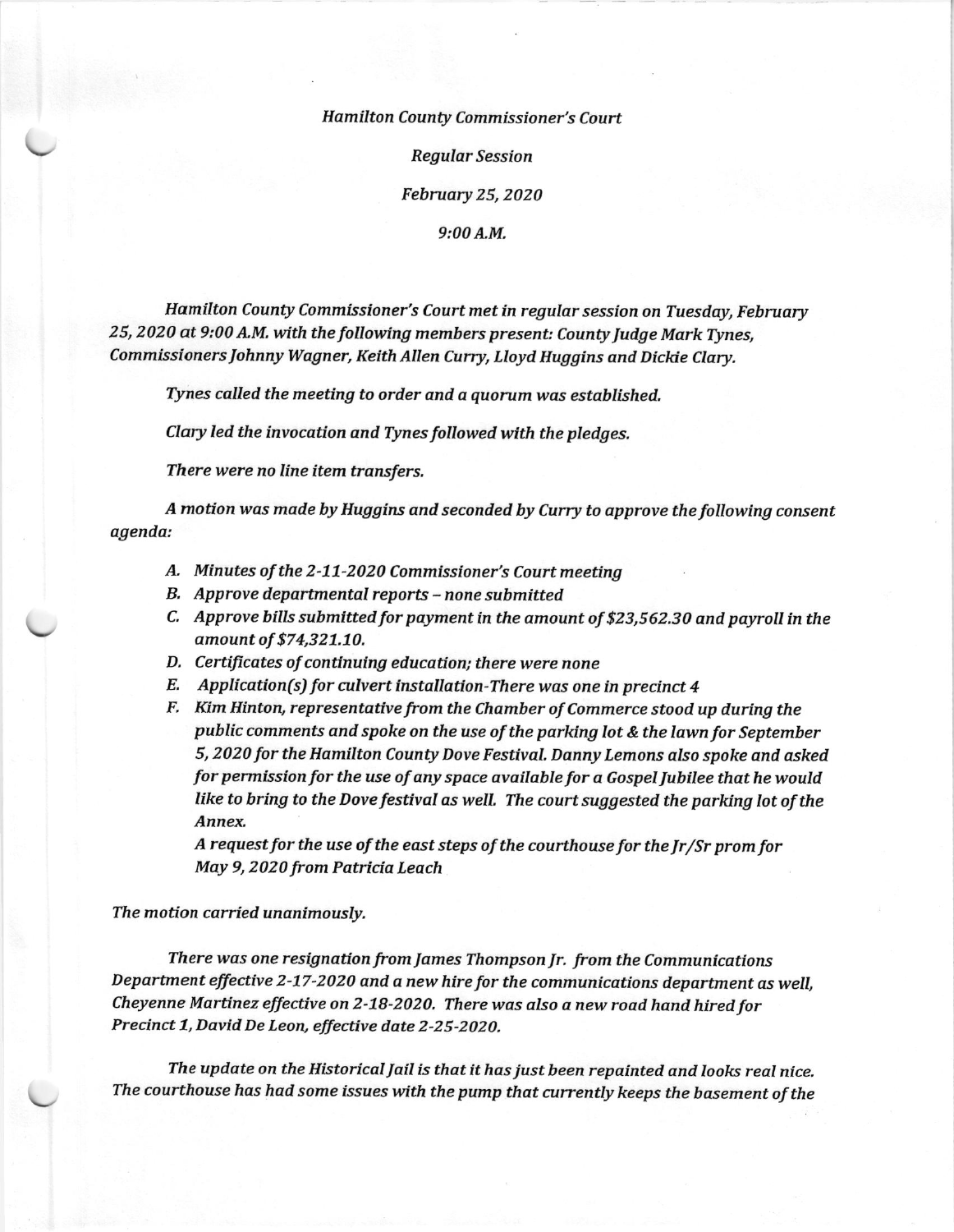courthouse from flooding. Upon the examination by the court and Ashmore Plumbing, they said that the switches are out and the floats weren't working either, so they will all be<br>repaired,

Clary made the motion and Huggins seconded the approval of declaring Precinct 4 Fuel Filter Crusher salvage/surplus. The motion carried unanimously.

No dction was taken on the burn ban.

The coutt passed on the CPS Proclamation and moved it to the March agenda.

Tynes made the motion and Hugglns seconded to terminate the agreement for radio tower space effective March 31, 2020 from the Texas Parks & Wildlife Department and would release the VHF antenna and coax line to the court, but the court said they'd just leave it there.

Tynes made the motion and Huggins seconded the approval of the new plat that was given to the County Clerks' office to record by the City of Hamilton. County Attorney Mark Henkes spoke and stated that the plat complies with all subdivision rules, and didn't see any reason to not go ahead and record it. The motion carried unanimously.

The 2020 US Census asked that the court acknowledge that they are currently needing , census takers and workers and lf anyone interested should call the Census Bureau,

The court stated that Hamllton County Treasurer, Shawna Dyer would be ln charge of getting the Cybersecurity training for aII courthouse employees and that all emails shoulit be submitted to her by Friday.

The court discussed the tax abatement policy and said some of the rules needed to be revised to accommodate small to large businesses. Tynes stated that he would get with County Attomey Mark Henkes for the revising,

The court stated that James Lively had been appointed to be the County Representative with the Hamilton Main Street Advisory Board as an Ex-officio Member.

There was no discussion from Hamilton Volunteer Fire Department Chief Paul Gomez due to he was ilt,

Clary spoke on the subdivision rules that Warrick Engineering from Hico, had been revising and asked the court to consider getting back with them to change some of the language. The court agreed that they need to find out how much more it would cost and that this would be revisited again.